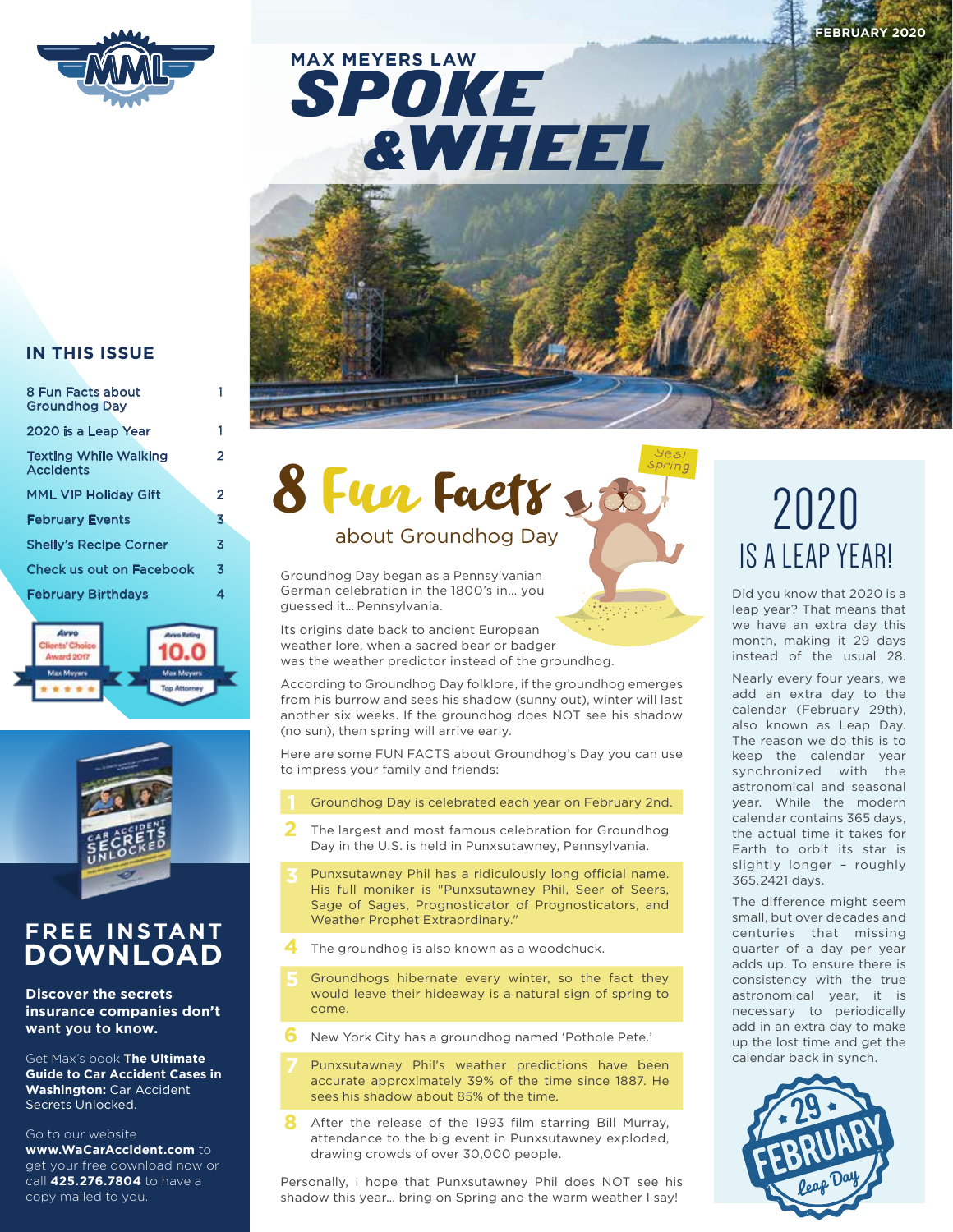### **For A Texting While Walking Accident?** Who Is At Fault?

Distracted walking is a bigger problem than most people think. Many would not think twice about walking while texting, reading, listening to music, or balancing a package; however, these behaviors can lead to devastating walking accidents. While most people think the driver is at fault in a pedestrian accident, liability can be more complicated if the pedestrian was distracted.

#### WHO IS LIABLE IF A CAR HITS A DISTRACTED PEDESTRIAN?

Liability will be different in every distracted pedestrian accident. The actions of each party will result in one of three liability situations.

#### • A DISTRACTED PEDESTRIAN AND A FOCUSED DRIVER.

A focused driver who is driving within the limits of the law might not be liable for the accident if the pedestrian did not give the driver enough time to stop or acted suddenly or unexpectedly. The driver must be able to prove s/he was not driving impaired, distracted, or dangerously.

#### • A DISTRACTED PEDESTRIAN AND A DISTRACTED DRIVER.

When distractions affect the pedestrian and driver, both parties might share the liability. Sharing liability does not mean you cannot recover compensation. To recover the most damages in this situation, you must prove the driver was more distracted than you were.



#### • A DISTRACTED PEDESTRIAN AND A RECKLESS, AGGRESSIVE, OR DRUNK DRIVER.

Even though the pedestrian in this example was distracted, the insurance company could find the driver more at fault because s/he willingly engaged in dangerous behavior.

The pedestrian will need to prove the driver was aware of the danger s/he posed. To hold the driver completely liable, the pedestrian would have to prove the accident would have happened even if s/he were not distracted.

For example, if the driver ran a red light and hit a distracted pedestrian while crossing at an intersection (when the pedestrian had the right-of-way), the insurer or court might find the driver totally liable.

#### WHY ARE DISTRACTED PEDESTRIANS A PROBLEM?

When a pedestrian is distracted, s/he is unaware of their surroundings, which can lead to dangerous actions and decisions. For example, a pedestrian with loud music playing through his/her headphones might not be able to hear approaching traffic or sirens and step into the road without noticing a nearby vehicle.

Even though pedestrians can maneuver easier than vehicles, if they step too closely into the path of a vehicle, the vehicle might not have time to stop. The faster a vehicle goes, the longer it takes the vehicle to stop. Additionally, a fast-moving vehicle will hit a pedestrian with more force and cause more serious damages.

#### HOW CAN I PROTECT MY RIGHT TO RECOVERY IF I WAS INJURED WHILE WALKING WHILE DISTRACTED?

You are entitled to compensation for your injuries as long as you are not totally at-fault for the accident. Washington State's pure comparative negligence laws allow each driver to be majorly at fault and still recover compensation.

Therefore, even if your distraction was the main cause of the accident, as long as the insurance company finds you 99 percent at fault or less, you will still be able to collect the remaining percentage as a settlement.

For example, if the insurance company finds you to be 75 percent at fault and your insurance settlement is for \$100,000 you would still be able to collect the remainder  $-25$  percent or \$25,000  $-$  as your compensation.

While \$25,000 seems like a lot of money, pedestrian accident injuries can quickly top that. For this reason, you will want the insurer to find you played as little role in causing the accident as possible.

The insurance adjuster will assess your degree of fault based on the evidence you provide to support your claim for damages. In a pedestrian accident, your evidence might include:

- Police reports
- Photographs or video of the accident
- Eyewitness or expert witness statements
- Medical records

When you work with a Washington pedestrian accident lawyer, you have the advantage of working with a professional who knows the ins and outs of the injury claims process. Max Meyers Law provides free, no-obligation consultations to injured pedestrians seeking information about their rights to recovery.

Call us at **425-276-7804** to learn about how we can help your claim.

### **MML VIPholiday gift**



We have received a lot of compliments from our VIPs regarding our 2019 holiday gifts! Heck, we even have people sending in pictures {like the one below) of their new SWAG being put to good use.



There were some questions about what that "white tube" was attached to the lunch bag, so we thought we would clarify that here.

If you open that cute little "white tube", you will find a collapsible and reusable straw (with a cleaner inside). The MML team is all about going "green" and we do what we can to support the movement. There are some big coffee drinkers here at MML and we sure do miss those straws from Starbucks, so we decided to make our own straw!

Do you want to receive cool gifts like this from the MML team? If the answer is yes, visit **MaxMeyersLawVIP.com** to become a VIP member today! It is quick and easy to do.

**Other member benefits include:**

- **Free Notary services**
- **Free Insurance Policy Review**
- **Free Consumer Contract Review**
- **and more!**

Email Dawn at **dawn@maxmeyerslaw.com**  today to become a member.



**Max Meyers Law VIP Program**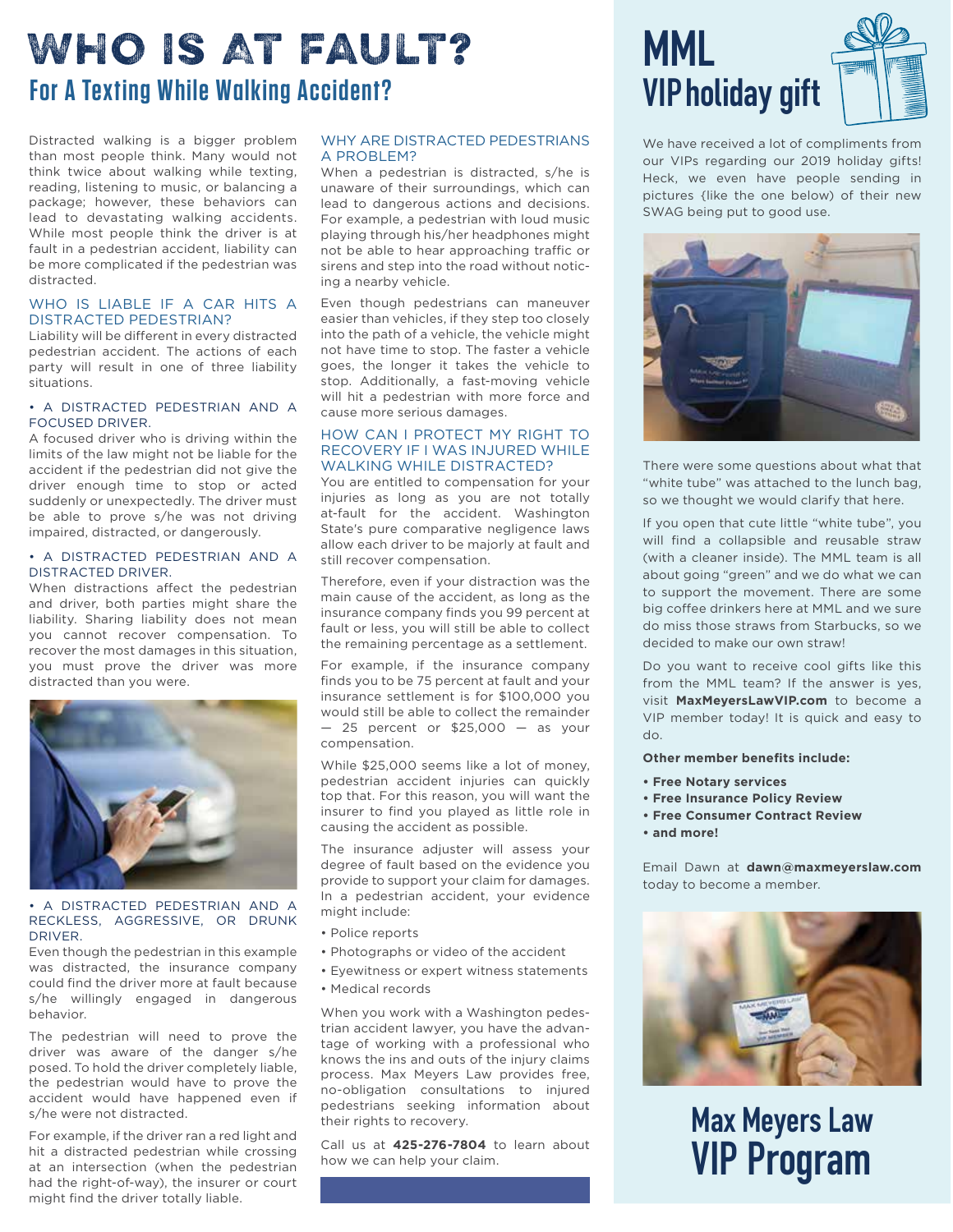## February  $\Rightarrow$  FERRILLY

#### **RV SHOW FEB 6 - 9**

See new recreational vehicles and accessories at the Seattle RV Show, which also has seminars, a children's treasure hunt, and a beer & wine area at CenturyLink Field Event Center.

Visit **www.seattlervshow.com** for more details.

#### **CHINESE NEW YEAR FEB 8**

Join the Lunar New Year Celebration in the International District, which includes lion and dragon dances, drumming, Hawaiian & Thai dancing, a children's parade, a costume contest, arts & crafts, and \$3 food items. Free.

Visit **http://cidbia.org/events/lunar-new-year/** for more details.

#### **COWBOY GATHERING FEB 14 - 16**

The Spirit of the West Cowboy Gathering celebrates traditional cowboy music, poetry, art, gear, and chow in Ellensburg.

Visit **www.ellensburgcowboygathering.com** for details.

#### **FLY FISHING SHOW FEB 15 - 16**

The Fly Fishing Show has casting demonstrations, seminars, celebrity speakers, fly-tying materials, rods, and reels at Lynnwood Convention Center. The International Fly Fishing Film Festival (IF4) on Saturday evening requires a separate ticket.

For details visit **www.flyfishingshow.com/lynnwood-wa**.

#### **CAKE CONVENTION FEB 16 - 17**

Seattle Cake Con is a new event featuring Seattle's "best and most unique dessert makers for a day of fun, food, and education" with competitions and samples at Fremont Foundry. Free for children age 12 and younger.

Visit **www.seattlecakecon.com** for details.

#### **BLUEGRASS FESTIVAL FEB 20 - 23**

Wintergrass has dozens of acts on multiple stages, plus workshops and impromptu jams in Bellevue.

Details can be found at **www.wintergrass.com**.

#### **BAINBRIDGE BIKE RIDE FEB 23**

Bicycling Magazine called Chilly Hilly one of four classic American rides. Take your bike on the ferry, hit the hills of Bainbridge Island, and then buy a hot meal at the finish line.

Details can be found at **www.cascade.org/rides-and-events-majorrides/chilly-hilly**.

#### **VINTAGE GLASS FEB 29**

Browse 20th century glass, jewelry, china, pottery, and collectibles displayed on 200 tables at the Green River Glass Show & Sale at Kent Commons for \$3.

Details at **www.washingtonprospectors.org/wpma\_gold\_show.html**.

### Shelly's RECIPE CORNER

### Jeff's Breakfast Casserole

This recipe comes courtesy of Dawn's brother-in-law, Jeff. This is his family's breakfast casserole recipe and it turns out delicious every time. Make it the night before and pop in the oven to bake the next morning. Surprise your sweetie with breakfast in bed this Valentine's Day!

#### **Ingredients:**

- ¼ cup margarine 12 slices white bread 1 cup cubed ham (or cooked sausage) 4 cups shredded cheddar cheese 6 eggs
- 3 cups milk ½ tsp. salt ¼ tsp. onion powder Dash of pepper ½ tsp. prepared mustard



.

#### photo courtesy of wineandglue.com



**LIKE US** 

**Check out our Facebook page for current news and important updates to laws and regulations concerning Washington state drivers.**

#### **Directions:**

Melt margarine in a 9x13 pan. Layer 1/2 of the bread slices, 1/2 of the ham and 1/2 of the cheese; repeat layers. Beat eggs, milk and seasonings together; pour over layered ingredients. Allow to stand in fridge overnight. Cook uncovered at 350 degrees for 60 minutes… Enjoy!